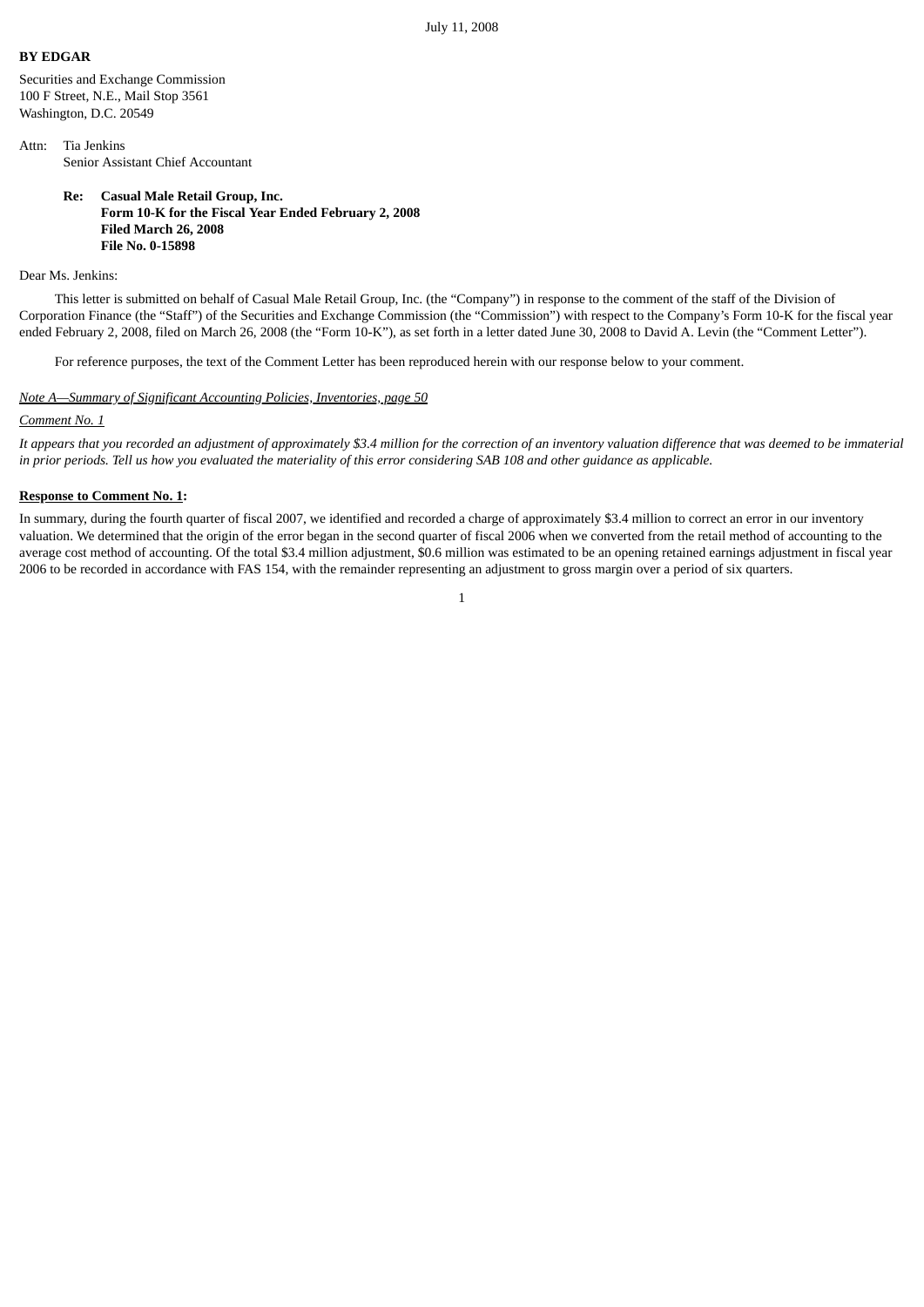In considering the materiality of the impact of this adjustment on all prior quarters as well as the full fiscal years 2006 and 2007, we applied the guidance set forth in SAB 99, SAB 108, FAS 154 and APB 28 for all quarterly and annual periods affected.

### Our Quantitative Analysis

Using both the "iron curtain" and "rollover" approaches outlined in SAB 108 and adjusting each of the prior periods, individually, to correct the respective inventory valuation for that period, we assessed the impact of the adjustments to each reporting period's total assets, sales, gross margin rate and pretax earnings. As demonstrated below, we believe that sales are our strongest measure of materiality because it represents our most consistent measure of performance. Pre-tax earnings has not been a reliable and consistent measure of materiality due to its highly seasonal fluctuations and its de minimis results during each of the first three quarters in comparison to fourth quarter pre-tax earnings. Additionally, as our pre-tax income/loss has historically fluctuated significantly from fiscal year to fiscal year, we have not yet reached a consistent and stable earnings trend for which to utilize pre-tax income to determine materiality. Below is a comparison by quarter for fiscal years 2007 and 2006 of our sales and pre-tax earnings from continuing operations (in millions):

|                |         | <b>Fiscal 2007(1)</b><br>Pre-tax<br><b>Income/Loss</b><br>from<br>Continuing<br><b>Sales</b><br>Sales<br><b>Operations</b> |       |         | <b>Fiscal 2006(1)</b><br>Pre-tax<br><b>Income/Loss</b><br>from<br>Continuing<br><b>Operations</b> |       |
|----------------|---------|----------------------------------------------------------------------------------------------------------------------------|-------|---------|---------------------------------------------------------------------------------------------------|-------|
|                |         |                                                                                                                            |       |         |                                                                                                   |       |
| First quarter  | \$110.6 | \$                                                                                                                         | 2.6   | \$102.9 | \$                                                                                                | 2.3   |
| Second quarter | 113.5   |                                                                                                                            | 4.8   | 111.4   |                                                                                                   | 5.8   |
| Third quarter  | 106.1   |                                                                                                                            | (3.1) | 106.4   |                                                                                                   | (0.8) |
| Fourth quarter | 133.9   |                                                                                                                            | 2.4   | 144.7   |                                                                                                   | 14.9  |
| Fiscal year    | 464.1   |                                                                                                                            | 6.7   | 465.4   |                                                                                                   | 22.2  |

(1) The pre-tax income/loss from continuing operations for the quarters has been reclassified, in accordance with FAS 144, for both fiscal years to reflect the discontinued operations reported in the fourth quarter of fiscal 2007. The pre-tax losses from discontinued operations further reduced pre-tax income by \$5.8 million and \$1.2 million for fiscal 2007 and 2006, respectively. See Note N to the Notes to the Consolidated Financial Statements for a full discussion.

We also believe that the users of our financial statements consider sales and comparable sales growth as a key metric in measuring our quarterly and annual performance. Due to the relatively fixed nature of our cost structure, our sales performance drives our overall profitability and is evaluated quarterly by the users of the financial statements and daily by management of the Company. Accordingly, we rely on our sales base as a key metric for determining materiality.

 $\overline{2}$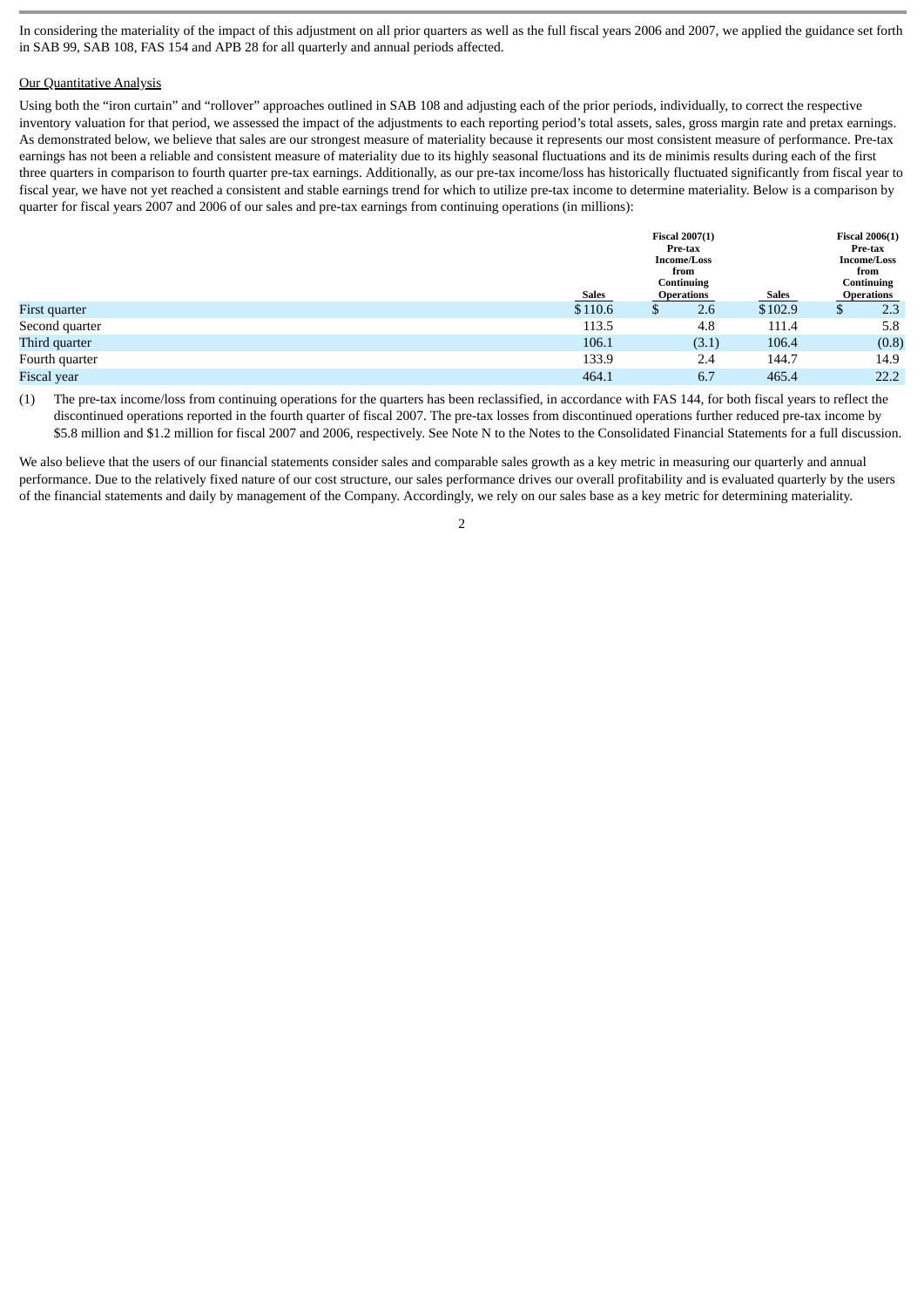We concluded that the adjustments were immaterial for each prior period on a "rollover" basis, representing less than 1.0% of sales and total assets for each interim and annual period presented and changing the gross margin percentage by less than 1.0%, with the exception of the fourth quarter of fiscal 2007 in which the correction of the error was made. Additionally, on an "iron curtain" basis, the error was immaterial to both fiscal years 2006 and 2007, representing less than 1.0% of sales and total assets for each fiscal year and changing the gross margin percentage by less than 1.0%.

In evaluating the impact of the error on interim reporting, we applied the requirements of Paragraph 29 of APB 28, which was not amended by FAS 154 and provides guidance in assessing the materiality of a correction of an error on the current period financial statements, in particular as it relates to the financial statement of the interim period in which the error is corrected. We compared the effects of the error to the results of the current full fiscal year, as well as to the results of the year to which the error relates and considered whether the effects of the error were material to the trend of earnings. APB 28 indicates that if the correction of an error is material to the current interim period, but not material to the current full fiscal year, or to the trend of earnings, the correction of the error should be recorded in the quarter and disclosed in the interim period.

As a result of the guidance outlined above, based on quantitative considerations, we concluded that restatement of prior interim results and prior year was not required, and instead the effects of correcting the error should be recorded in the fourth quarter of fiscal 2007 and disclosed.

## Our Qualitative Analysis

After concluding that the adjustment was immaterial from a quantitative perspective, we then considered the following qualitative measures, as the staff outlined in SAB 99, and concluded that:

- The misstatement did not arise from an item capable of precise measurement or from an estimate in which the degree of imprecision is inherent in the estimate.
- The misstatement did not mask a change in earnings or other trends.
- The misstatement did not hide a failure to meet analysts' consensus expectations for the enterprise.
- The misstatement did not change a loss into income or vice versa (other than Q4 2007, the period in which the error was identified and corrected, which was disclosed).

3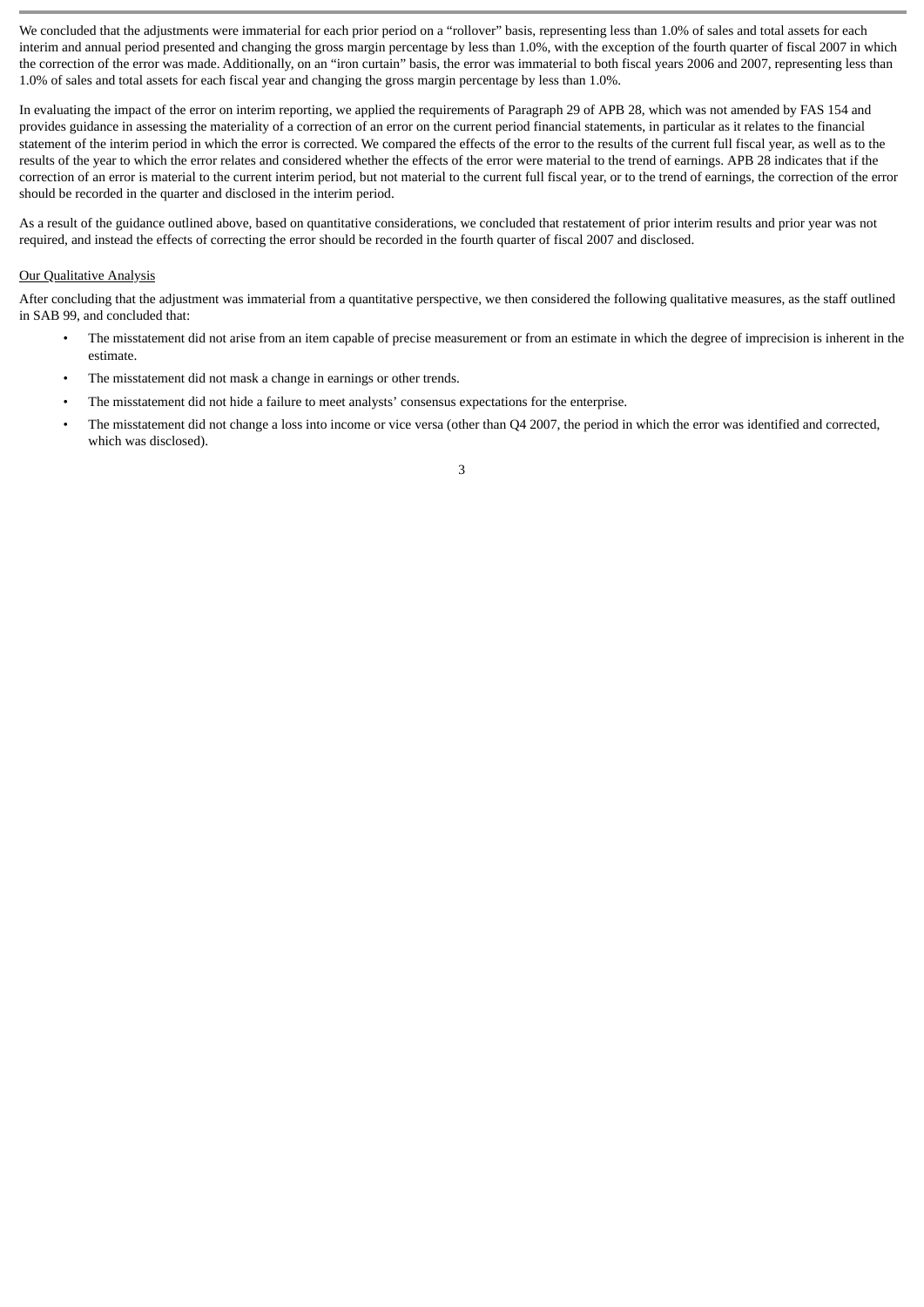- The misstatement did not concern a segment or other portion of our business that has been identified as playing a significant role in our operations or profitability as we report results as one reporting segment.
- The misstatement did not affect our compliance with regulatory requirements.
- The misstatement did not affect our compliance with loan covenants or other contractual requirements.
- The effect of the misstatement did not increase management's compensation—for example, by satisfying requirements for the award or bonuses or other forms of incentive compensation.
- The misstatement did not involve concealment of an unlawful transaction.

Although this is not an exhaustive list of qualitative measures, we concluded that such considerations were critical to our determination that the adjustment was immaterial to the financial statements taken as a whole.

Therefore, we concluded, as stated in SAB 99, SAB 108 and FASB Concepts Statement No. 2, that it was not probable that the judgment of a reasonable person relying upon our financial results would have been changed or been influenced by the correction of this inventory adjustment.

#### **Summary**

In connection with this evaluation of materiality, we determined that the adjustment of \$3.4 million, recorded during the fourth quarter of fiscal 2007, was immaterial to all prior annual and quarterly periods, except for the fourth quarter of fiscal 2007 in which the correction was recorded. In accordance with SAB 99, APB 28, FAS 154 and SAB 108, restatement of previously issued financial statements was not required. However, in accordance with APB 28, due to the material impact of the correction in the fourth quarter of fiscal 2007, the charge was disclosed in the Notes to the Consolidated Financial Statements for the fiscal year ended February 2, 2008.

Because we adopted SAB 108 in the first quarter of fiscal 2007 and this issue was not known until the fourth quarter of fiscal 2007, there were no adjustments recorded in connection with our adoption of SAB 108.

> \* \* \* \* \* 4